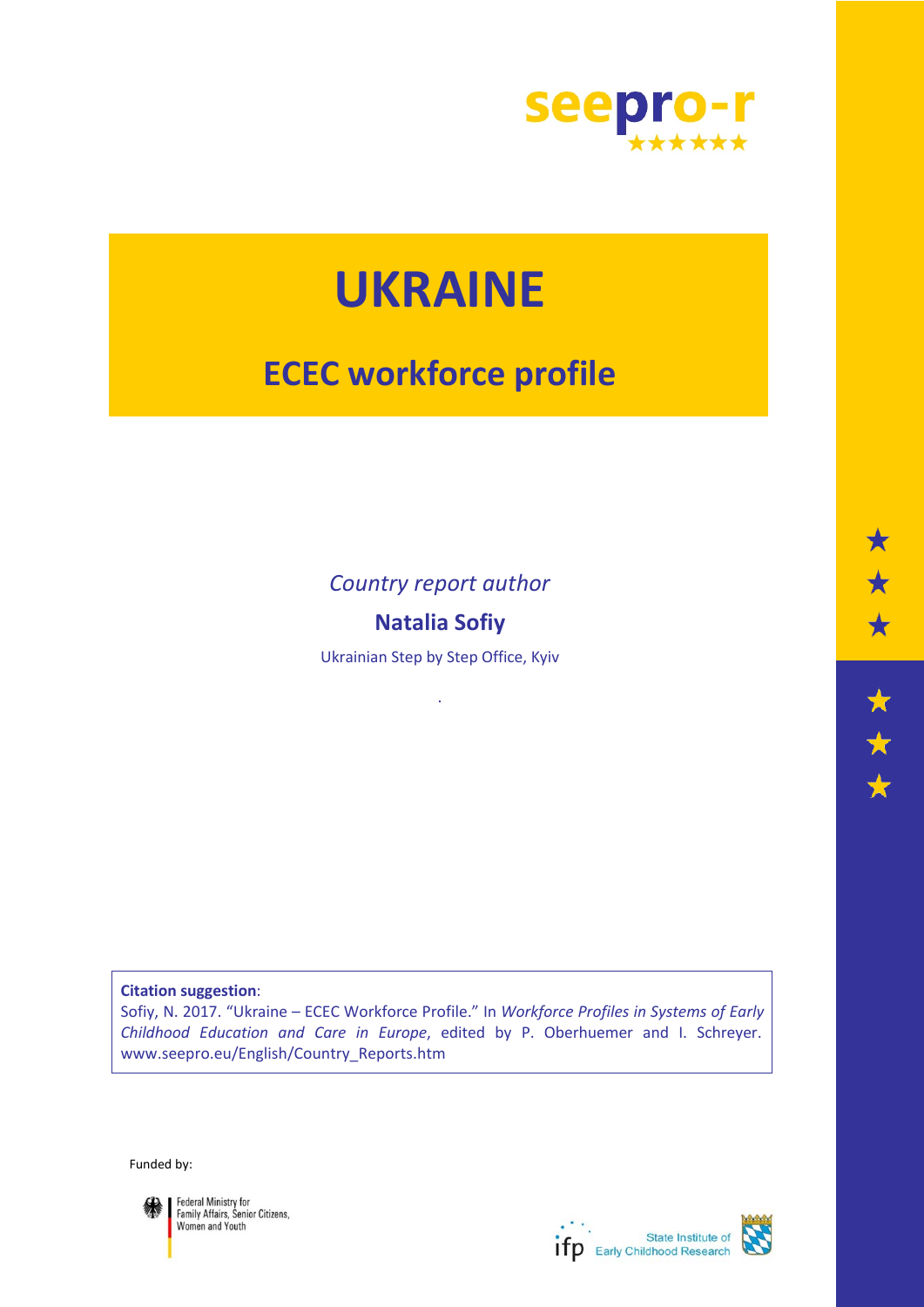## **Contents**

| 1.  |                                                                                    |                                                                                    |  |  |  |
|-----|------------------------------------------------------------------------------------|------------------------------------------------------------------------------------|--|--|--|
| 2.  |                                                                                    |                                                                                    |  |  |  |
|     |                                                                                    |                                                                                    |  |  |  |
|     |                                                                                    | 2.2 Structural composition of ECEC workforce: qualifications, gender, ethnicity  5 |  |  |  |
| 3.  |                                                                                    |                                                                                    |  |  |  |
|     |                                                                                    |                                                                                    |  |  |  |
|     |                                                                                    | 3.2 Competencies and curricula in IPS programmes for core practitioners  7         |  |  |  |
|     |                                                                                    | 3.3 Alternative entry and qualification routes, system permeability  8             |  |  |  |
| 4.  |                                                                                    |                                                                                    |  |  |  |
| 5.  |                                                                                    |                                                                                    |  |  |  |
| 6.  |                                                                                    |                                                                                    |  |  |  |
| 7.  | Recent country-specific research relating to ECEC professionalisation and staffing |                                                                                    |  |  |  |
| 8.  |                                                                                    |                                                                                    |  |  |  |
|     | 8.1                                                                                |                                                                                    |  |  |  |
|     | 8.2                                                                                |                                                                                    |  |  |  |
|     | 8.3                                                                                |                                                                                    |  |  |  |
|     | 8.4                                                                                |                                                                                    |  |  |  |
|     |                                                                                    |                                                                                    |  |  |  |
| 9.  |                                                                                    |                                                                                    |  |  |  |
| 10. |                                                                                    |                                                                                    |  |  |  |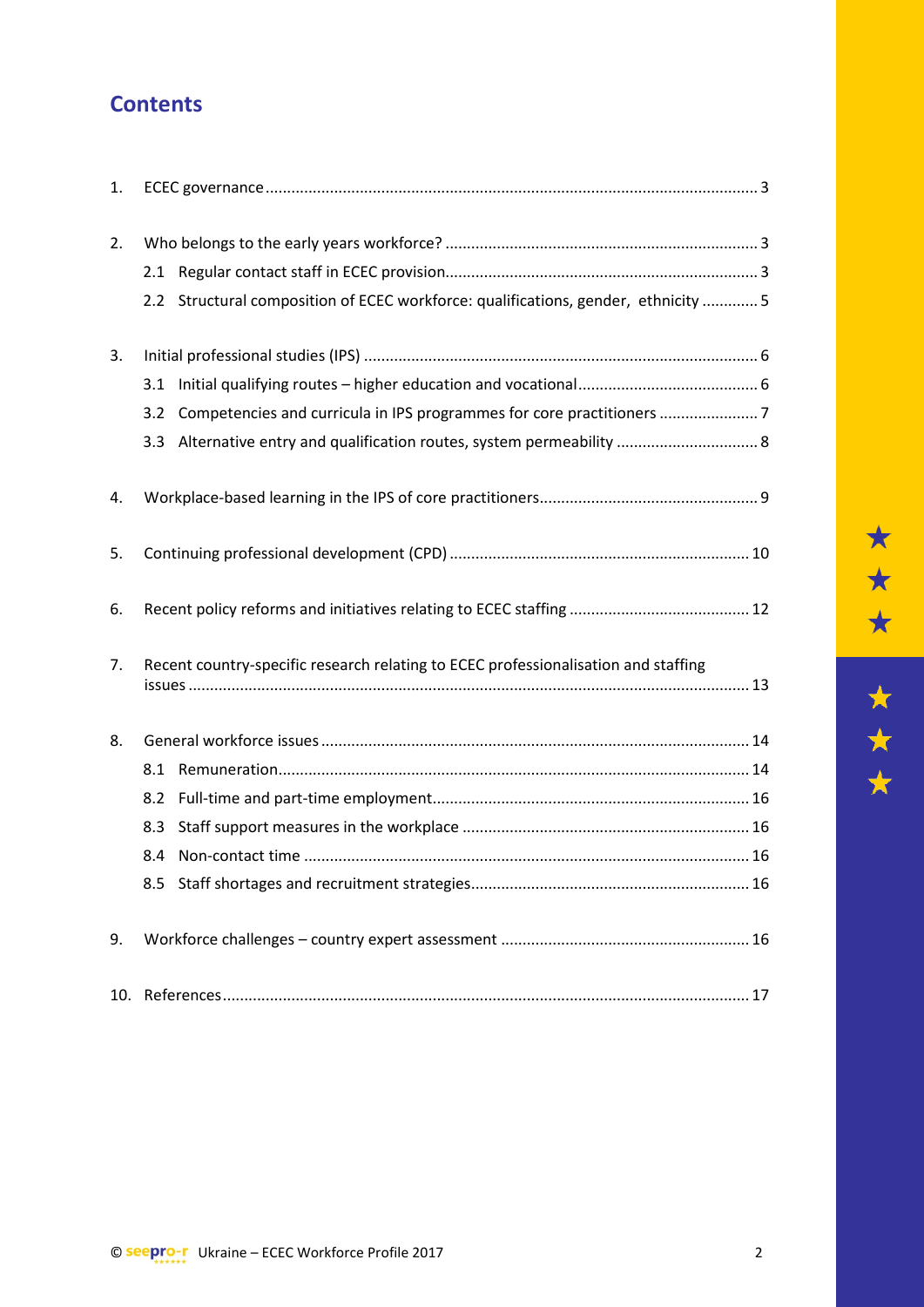#### **Note from the editors:**

In official translations of government documents, early childhood settings in Ukraine are often described as *Preschools* or *Preschool Institutions* and core practitioners as *Preschool Teachers*.

In the **seepro-r** reports, the preferred terms for countries with a unitary ECEC system are *ECEC Centres* and *Early Childhood Teachers* or *Educators* or *Pedagogues*, depending on the country-specific tradition. For countries with a bi-sectoral or multi-sectoral system, the preferred terms are: *Nurseries* or *Infant-Toddler Centres* for children under 3 years of age and *Pre-primary Education* or *Kindergartens* for 3- to 6-year olds (if the latter is the term most in use). For staff the respective preferred terms are *Childcare Worker* and *Pre-primary Teacher*.

The distinction is made because the English-language term 'preschool' is used differently in different country contexts. In some, the translated term refers to a unitary ECEC institution in a unified ECEC system. In other countries it refers to an institutional setting only for the two or three years prior to school entry.

In this report, the term *Early Childhood Teacher* has been chosen to describe the main core practitioners in the Ukrainian ECEC system.

#### <span id="page-2-0"></span>**1. ECEC governance**

Ukrainian legislation on early childhood education and care is based on the Constitution of Ukraine and comprises the Law of Ukraine "On Education" (Verkhovna Rada 1991; 2016), the Law "On Preschool Education" (Verkhovna Rada 2001; Ministry of Education and Science of Ukraine 2015) and other regulatory acts. ECEC is high on the government agenda.

Ukraine has a partially unified system of early childhood education and care. Both centrebased settings for the under-threes – nurseries and nursery-kindergartens – and preschool/ pre-primary education for children from 3 to 6/7 years of age come under the responsibility of the Ministry of Education and Science of Ukraine (*Ministerstvo osvity i nauky Ukrayiny*). The latter are part of the state education system.

Home-based childcare settings and health support childcare centres for children under 4 years of age fall under the responsibility of the Ministry of Health (*Ministerstvo okhorony zdorov'ya Ukrayiny.* 

National ECEC policies are determined by the legislation mentioned above, and regional state (*oblast*) administrations (including Kyiv state city administrations, local executive and selfgoverning bodies) are responsible for the management of ECEC settings: almost 99% of ECEC settings are funded and managed by local authorities.

#### <span id="page-2-1"></span>**2. Who belongs to the early years workforce?**

#### <span id="page-2-2"></span>**2.1 Regular contact staff in ECEC provision**

According to the Law on Preschool Education, staff in ECEC settings comprise:

**Early Childhood Teachers** (*vykhovatel*) are the core practitioners and they have to have a higher education degree (minimum Bachelor's degree, optional Master's) to work with children aged 0 to 6 years in centre-based settings.

Each early childhood institution/kindergarten is managed by a **Centre Head/Director** *(zaviduvach)* who is responsible for the organisation of the pedagogical (methodological) programme and administrative work. She/he also cooperates with the parents' committee, local administrative bodies, non-governmental organisations, and other educational institutions.

Pedagogical Mentors, known in Ukraine as **Teacher Methodologists** (*vyxovatel-metodyst/ starshyj vyxovatel*), are also part of the ECEC staff and have supervisory duties in the centres.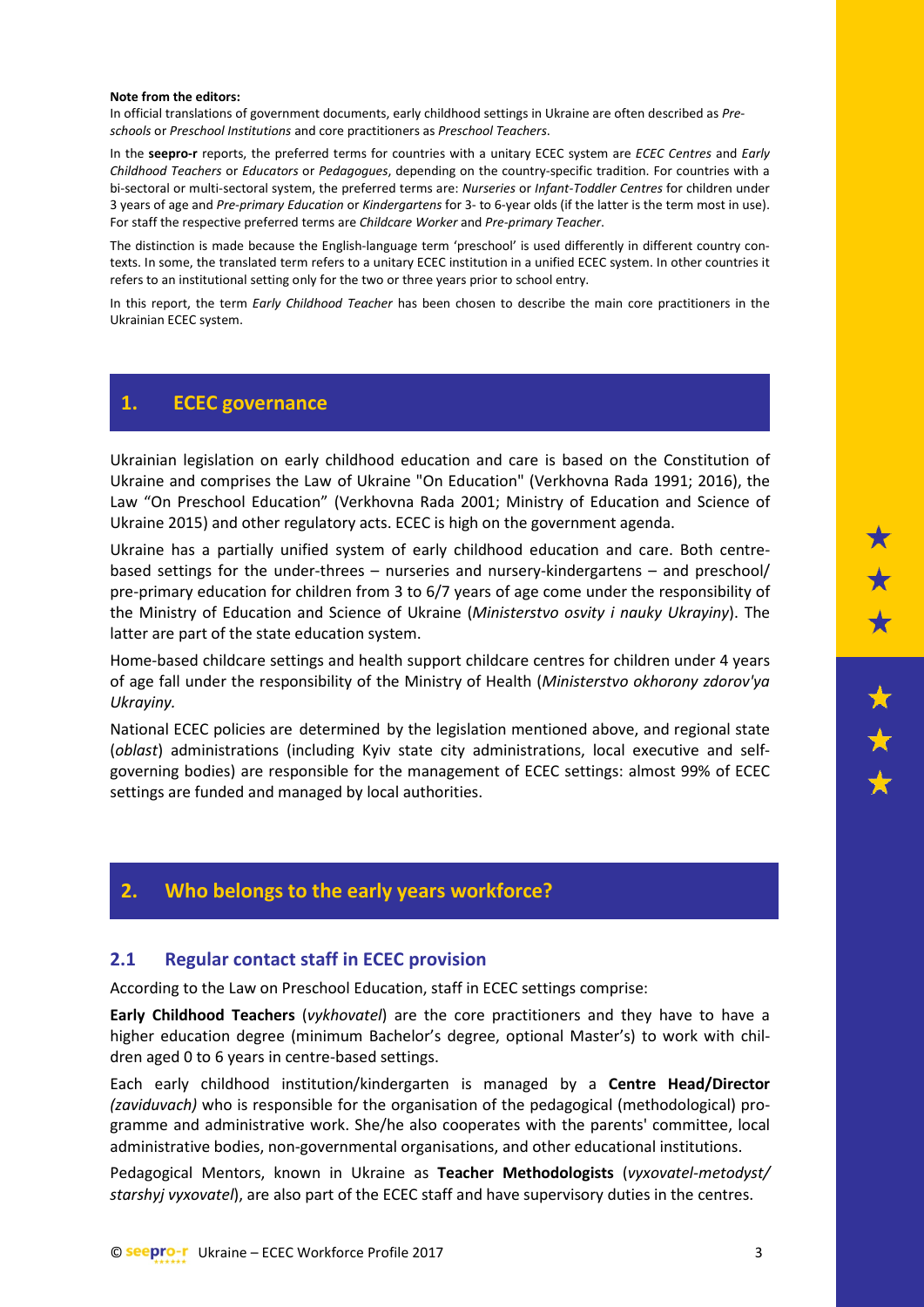Furthermore, a range of **support staff** are employed, such as Special Needs Teachers, Speech Therapists, Educational Psychologists, Social Pedagogues, Craft Instructors, Sports Instructors, and medical staff.

In 2016 (Resolution of the Cabinet of Ministers of Ukraine No 526 from 23.08.2016), the new position of **Early Childhood Teaching Assistants** was introduced for inclusive classrooms. All the necessary documents (job descriptions, etc.) are still in the process of adoption. Their tasks comprise assisting teachers in developing individual educational plans for children with special needs. Currently, the qualification requirements for this position are the same as those for the Early Childhood Teachers, although there is a clear understanding that this needs to be changed.

*Table 1* distinguishes between different types of contact staff and also categorises the core practitioners (i.e. staff with group or centre responsibility) according to one of five ECEC professional profiles adapted from the original SEEPRO study (see Box 1 at the end of this section).

| ×. |  |
|----|--|
|----|--|

| Job title                                                                                                           | <b>Main ECEC workplace</b><br>settings and age-range                                                                                                                                                                                                                                                                                                                                                                       | Main position/s                                                           | Main age-<br>range focus<br>of IPS | <b>Minimum qualification</b><br>requirement and ECTS<br>points/EQF lev-<br>el/ISCED <sup>1</sup> level                        |
|---------------------------------------------------------------------------------------------------------------------|----------------------------------------------------------------------------------------------------------------------------------------------------------------------------------------------------------------------------------------------------------------------------------------------------------------------------------------------------------------------------------------------------------------------------|---------------------------------------------------------------------------|------------------------------------|-------------------------------------------------------------------------------------------------------------------------------|
| Vykhovatel<br><b>Early Childhood</b><br><b>Teacher</b><br>Profile:<br>Early Childhood<br>Pedagogy Profes-<br>sional | Yasla - dytyachyy<br>sadok<br>Nursery/nursery-<br>kindergarten<br>2 months $-6/7$ years<br>Doshkil'nyy navchal'nyy<br>zaklad<br>Early childhood educa-<br>tion setting/ kinder-<br>garten<br>3-6 (7) years<br>Spetsial'nyy doshkil'nyy<br>navchal'nyy zaklad<br>Special early childhood<br>education set-<br>ting/kindergarten<br>$2-7(8)$ years<br>Tsentr rozvytku dytyny<br>Child development<br>centre<br>5-6 (7) years | Core practitioner<br>with group respon-<br>sibility<br><b>Centre Head</b> | 2 months $-$<br>$6/7$ years        | Bachelor, 4 (or 3) years<br>university study route<br>ECTS points: 180<br>EQF level: 6<br>ISCED 2013-F: 0112<br>ISCED 2011: 6 |
| Asystent<br>vykhovatel<br><b>Early Childhood</b><br><b>Teaching Assistant</b>                                       | Yasla - dytyachyy<br>sadok<br>Nursery/nursery-<br>kindergarten<br>2 months $-6/7$ years<br>Doshkil'nyy navchal'nyy<br>zaklad<br>Early childhood educa-<br>tion setting/ kinder-<br>garten<br>3-6 (7) years                                                                                                                                                                                                                 | Qualified co-<br>worker                                                   | 2 months $-$<br>$6/7$ years        | Bachelor, 4 (or 3) years<br>university study route<br>ECTS points: 180<br>EQF level: 6<br>ISCED 2013-F: 0112<br>ISCED 2011: 6 |

#### **Ukraine: ECEC staff in centre-based settings**

 $\overline{\phantom{a}}$ 

<span id="page-3-0"></span><sup>&</sup>lt;sup>1</sup> UNESCO Institute for Statistics 2012, 2014.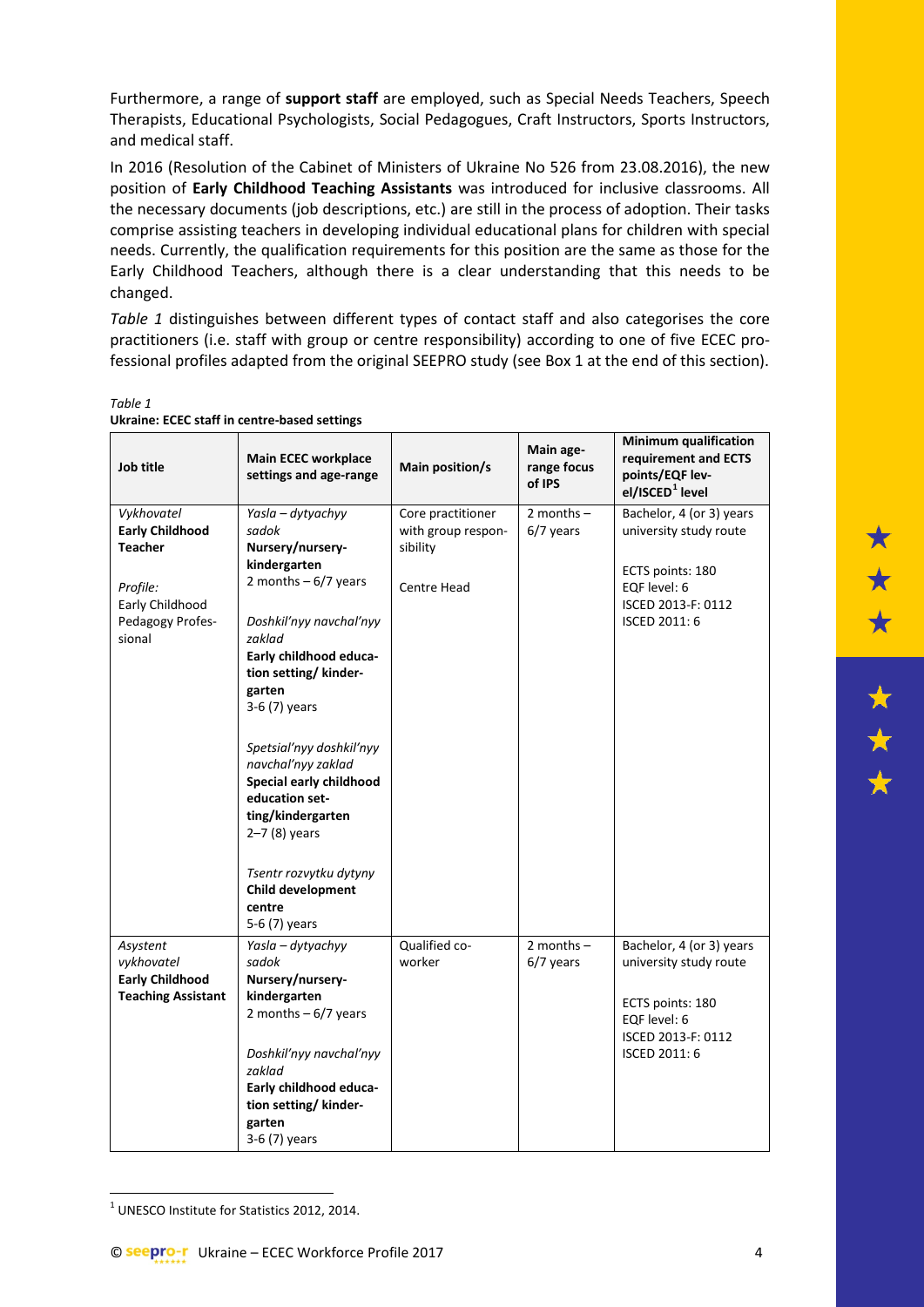| Job title                                                                         | <b>Main ECEC workplace</b><br>settings and age-range                                                                                                                                                                            | Main position/s           | Main age-<br>range focus<br>of IPS | <b>Minimum qualification</b><br>requirement and ECTS<br>points/EQF lev-<br>el/ISCED <sup>1</sup> level |
|-----------------------------------------------------------------------------------|---------------------------------------------------------------------------------------------------------------------------------------------------------------------------------------------------------------------------------|---------------------------|------------------------------------|--------------------------------------------------------------------------------------------------------|
| Pomichnyk<br>vykhovatelya<br><b>Early Childhood</b><br><b>Technical Assistant</b> | Yasla – dytyachyy<br>sadok<br>Nursery/infant-toddler<br>centre<br>Birth $-3$ years<br>2 months $-6/7$ years<br>Doshkil'nyy navchal'nyy<br>zaklad<br>Early childhood educa-<br>tion setting/ kinder-<br>garten<br>$3-6(7)$ years | Unqualified co-<br>worker | n/a <sup>2</sup>                   | No formal IPS require-<br>ments                                                                        |
|                                                                                   | Spetsial'nyy doshkil'nyy<br>navchal'nyy zaklad<br>Special early childhood<br>education setting<br>$2 - 7(8)$ years                                                                                                              |                           |                                    |                                                                                                        |

*Box 1* 

**SEEPRO professional profile categories** (adapted from Oberhuemer, P., I. Schreyer, and M.J. Neuman 2010)

- *Early Childhood Pedagogy Professional* (specialist focus, 0– 6/7 years)
- *Pre-primary Education Professional* (exclusive pre-primary focus 3/4–6 years)
- *Pre-primary and Primary Education Professional* (focus on pre-primary *and* primary education 3/4–10/11 years)
- *Social and Childhood Pedagogy Professional* (broad focus, including ECEC, usually 0–12 years, but sometimes including adults)
- *Social Care/Health Care Professional* (sometimes early childhood focus, sometimes broad focus, including adults)

## <span id="page-4-0"></span>**2.2 Structural composition of ECEC workforce: qualifications, gender, ethnicity**

According to the Statistical Bulletin, the State Statistics Service of Ukraine, on 1<sup>st</sup> January 2016 the ECEC workforce comprised 133,108 persons. Of those with a two-year post-secondary qualification (40% altogether), 34.6% (53,253) were Early Childhood Teachers and 5.4% (7,181) were Special Needs Teachers or Early Childhood Teaching Assistants or 'others'. Of those with a Bachelor's or Master's degree (60% altogether), 49.6% (79,855) were Early Childhood Teachers and 10.4% (13,832) were Special Needs Teachers or Early Childhood Teaching Assistants.

*Table 2*

**Ukraine: Structural composition of ECEC workforce - qualifications, gender, ethnicity**

| <b>Staff category</b>                                               | Year/provision/proportion of workforce* |
|---------------------------------------------------------------------|-----------------------------------------|
| Staff with specialist higher education degree                       | 2016: approx. 60%                       |
| Staff with specialist vocational qualification<br>(post-secondary)  | 2016: approx. 40%                       |
| Staff with specialist vocational qualification<br>(upper secondary) | n/a                                     |
| Staff with non-specialist qualification (other qualification)       | No disaggregated data available         |

<span id="page-4-1"></span><sup>2</sup> n/a not applicable

 $\overline{\phantom{a}}$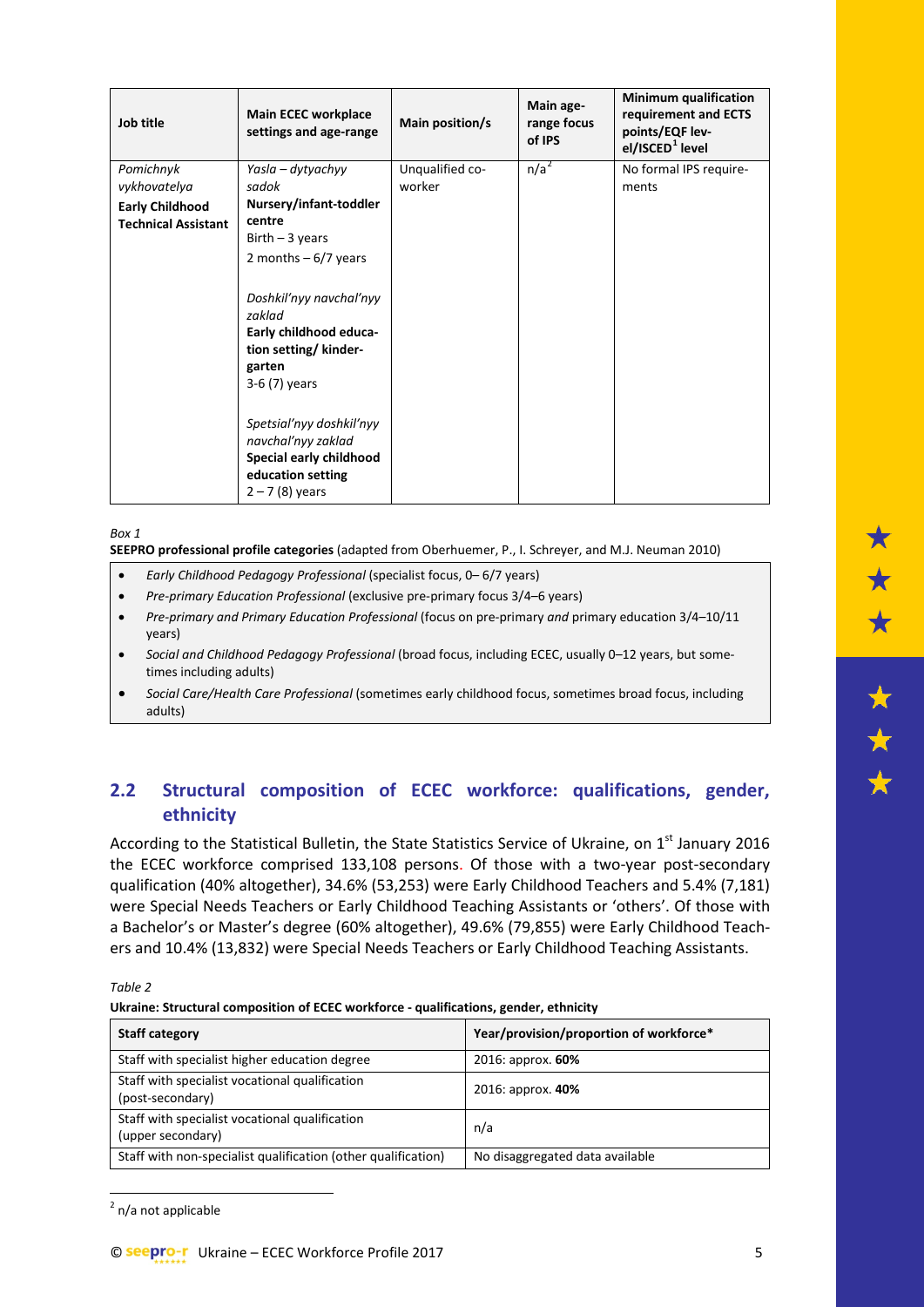| <b>Staff category</b>                                                    | Year/provision/proportion of workforce*  |  |  |
|--------------------------------------------------------------------------|------------------------------------------|--|--|
| Unqualified staff                                                        | No disaggregated data available          |  |  |
| Specialist support staff (e.g. special needs teachers)                   | No disaggregated data available          |  |  |
| Male staff                                                               | No data available                        |  |  |
| Staff with a background of migration                                     | No systematically compiled national data |  |  |
| *Course: Statistical Bulletin (State Statistics Senvise of Ukraine 2016) |                                          |  |  |

\*Source: Statistical Bulletin/State Statistics Service of Ukraine 2016.

## <span id="page-5-0"></span>**3. Initial professional studies (IPS)**

### <span id="page-5-1"></span>**3.1 Initial qualifying routes – higher education and vocational**

Initial professional studies for prospective Early Childhood Teachers are provided by Pedagogical Colleges, Pedagogical Universities and Classic Universities.

The minimum admission requirement of *Pedagogical Colleges* for Bachelor degree programmes is a completed secondary education. Some of the pedagogical colleges have signed transfer agreements with pedagogical universities or classic universities. According to these agreements, holders of Junior Specialist diplomas from pedagogical colleges are granted priority and may enter university level teacher education studies in the third semester. *Pedagogical Universities* train teachers for lower and upper secondary schools, and colleges. However, many of the pedagogical universities along with the pedagogical colleges provide training programmes for Early Childhood and Primary School Teachers. Bachelor degree diploma holders may continue their pedagogical education at universities to pursue a Specialist or Master's degree.

*Universities* provide training for teachers within the study programme "Education"; classic universities may have pedagogical institutes as part of their structure. Bachelor degree programmes at universities have a nominal study length of four years (three years for persons with the Junior Specialist diploma). Specialist and Master's degree programmes normally take one year to complete; in some cases the Ministry of Education and Science has approved a length of 1.5 years. The duration of the Master's degree programme for the holders of a Specialist degree may be determined individually, based on the differences between Specialist and Master's degree curricula.

Persons with a basic secondary education and sufficient knowledge and skills in ECEC activities may enroll in a **Junior Specialist** study programme (2.5 to three years) to obtain a Bachelor's degree. The usual length of a higher education **Bachelor** programme is four years (240 ECTS points), although for the early childhood field only 180 ECTS points are required. In ECEC settings all graduates perform the same duties and tasks.

#### *Table 3* **Ukraine: Early Childhood Teacher**

**Job title in Ukrainian:** *Vykhovatel* **Profile:** Early Childhood Pedagogy Professional **Entry requirements:** completed secondary education (9 or 11 years of schooling) **Professional studies**: 4 years at a *Pedagogical College* for students with 9 years of secondary education; 3 years for those with 11 years of secondary education. The regular length of studies for Bachelor degree programmes at pedagogical colleges is 4 years for full-time students and 5 years for part-time students and distant learning students. *Or*

4 years (3 years for persons with the Junior Specialist diploma) study route "Education" at a *university*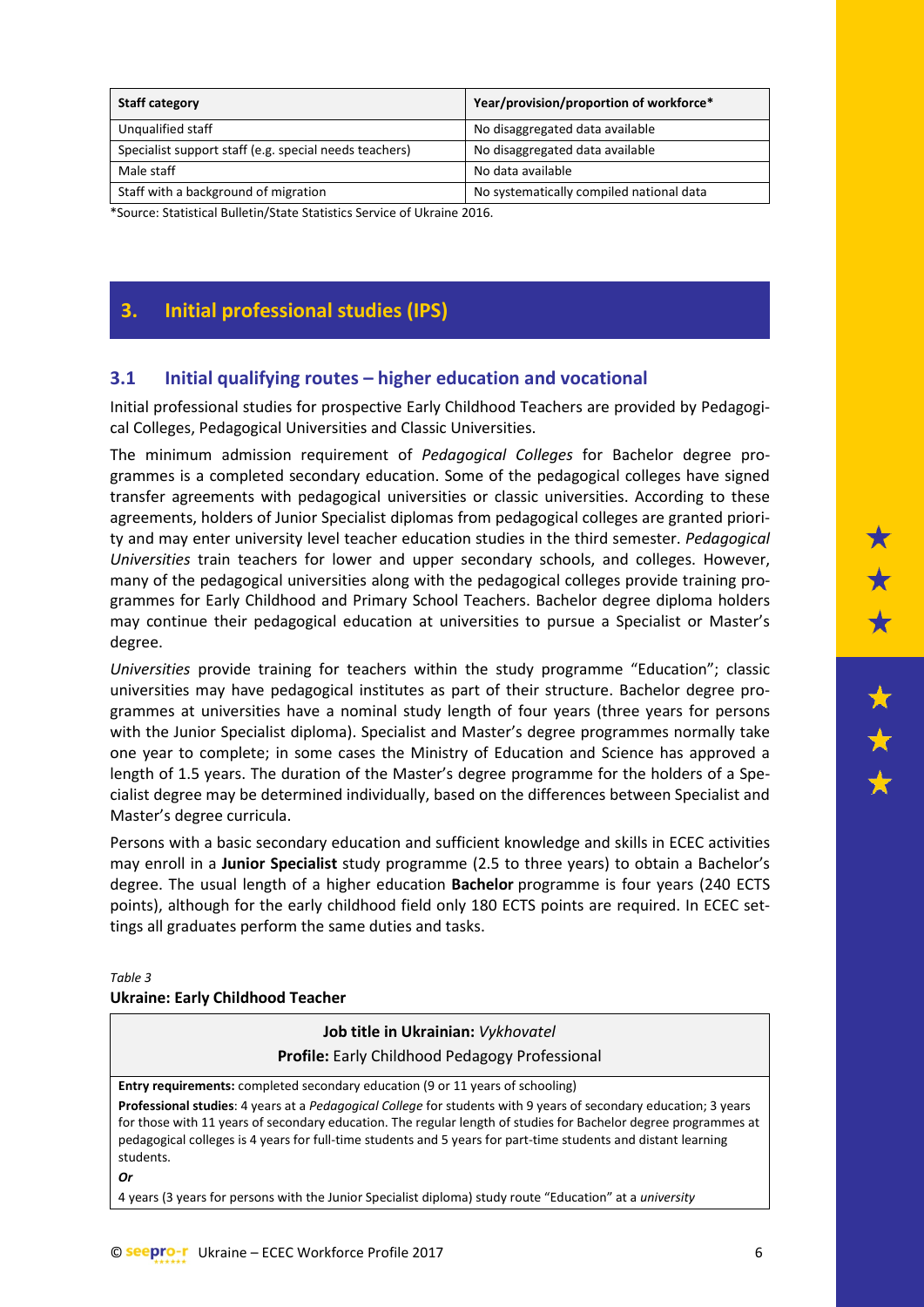## **Job title in Ukrainian:** *Vykhovatel* **Profile:** Early Childhood Pedagogy Professional

This study route can be followed by a 1 (or 1.5) year Specialist or Master Degree programme. **Award:** Bachelor's degree in Early Childhood Education **ECTS points:** 180 **EQF level:** 6 **ISCED 2013-F:** 0112 **ISCED 2011:** 6 **Main ECEC workplaces:** Nursery/infant-toddler-centres (2 months – 6/7 years), early childhood education settings/kindergartens (3-6 (7) years, special kindergarten (2 – 7 (8) years), child development centre (5-6 (7) years.

**Note:** Higher education institutions are not required to provide employment for all graduates. Graduates are free to apply for a post of their choice, with the exception of those studying with the support of state funds or local budgets. These graduates are obliged to work at the proposed post in accordance with a procedure established by the Cabinet of Ministers of Ukraine (Resolution of the Cabinet of Ministers of Ukraine No. 992, 1996). They sign an agreement with the administration of a higher educational institution to work in the state sector for at least three years on completion of their studies. Graduates who agree to work for at least three years in rural areas or towns are provided free housing, heating and electricity by the state within the established legal norms (Cabinet of Ministers of Ukraine 2011b). If graduates refuse and do not wish to take up the proposed employment, they must reimburse the full cost of their education to the state budget (Paragraph 2 of the Presidential Decree 1996).

Centre Heads and Pedagogical Advisers (Teacher Methodologists) follow the same study route as Early Childhood Teachers (see above, *Table 3*).

## <span id="page-6-0"></span>**3.2 Competencies and curricula in IPS programmes for core practitioners**

#### **Early Childhood Teacher** (*Vykhovatel)*

#### **Competencies**

Competencies to be acquired by Early Childhood Teachers are generally organised according to subject specific (professional) competencies and general competencies (generic competencies, transferable skills).

There are also other equally important, universal competencies that students learn to master during the IPS programmes. These apply to all levels of the teaching profession and include:

- learning to learn,
- mastering a foreign language and basic information technologies,
- communicating with children, parents and colleagues,
- being able to look for and use information independently,
- following the strategy of life-long learning,
- being able to reflect,
- taking into account the individuality of children,
- being able to organise materials and present them appropriately,
- determining the child's developmental level,
- establishing a stimulating and age-appropriate environment for the children without forcing or accelerating the learning process.

Graduates of the Bachelor's study route on early childhood education should be able to:

- analyse socially significant problems and processes and be able to use research methods in professional and social activities;
- organise their work on a scientific basis, using the newest methods;
- have a basic knowledge of employment relations,
- cooperate with colleagues and to work in a team,
- know the basics of pedagogical skills;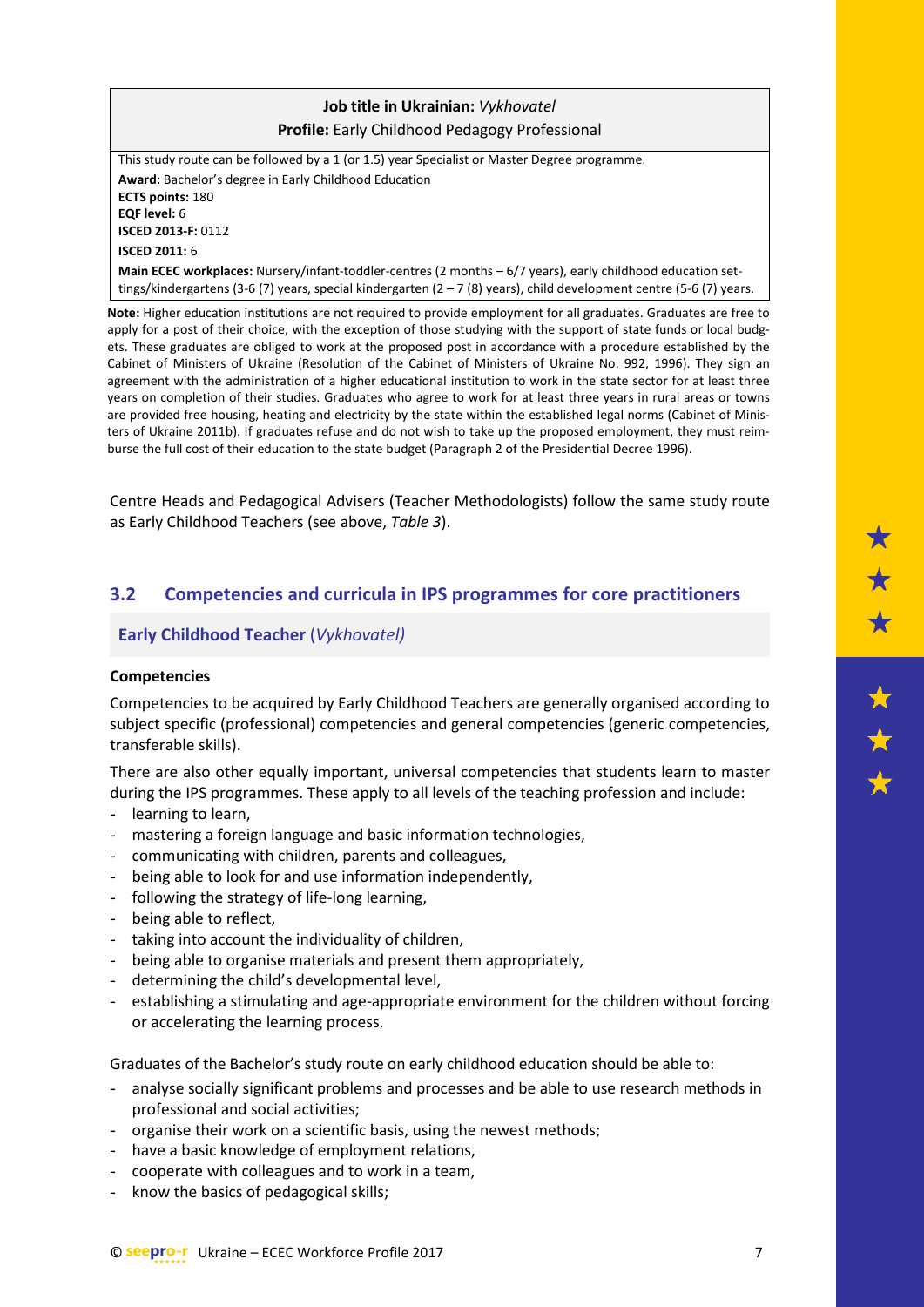- reflect on their own experience and analyse personal capabilities.
- acquire new knowledge, using modern information technologies;
- implement the most appropriate teaching approaches in their daily work with children;
- improve their own personal and professional competencies and teaching skills;
- provide appropriate approaches for children with developmental difficulties, disadvantaged children or those who are experiencing or have experienced crisis and conflict situations.

#### **Curriculum**

The Bachelor study route comprises different educational blocks. The first is a general section aimed at the overall development of personality, the formation of values, leadership skills, self-knowledge, and a child study. The second block comprises general pedagogical knowledge and includes psychology and pedagogy. During this block a course on early childhood pedagogy begins which includes the intellectual development of the child and possibilities of influencing children's development.

Graduates of the Bachelor degree programme on early childhood education should have knowledge about:

- basic sciences in the field of humanities and social-economical sciences, as well as ethical and legal standards that govern man's relationship to society, the environment;
- the nature and social significance of their future profession;
- a holistic view of the processes and phenomena occurring in society and nature; the ability to use these principles when deciding appropriate educational objectives;
- scientific understanding of healthy lifestyles, the ability to maintain a healthy lifestyle;
- cultures and laws of thinking.

Currently, the curricular guidelines for the IPS of prospective Early Childhood Teachers issued by the state are developed by researchers, methodologists<sup>[3](#page-7-1)</sup> and other experts. These may differ in format, approach and content. Pedagogical-didactic approaches include: lectures, workshops, debates, practical lessons, seminars and laboratory classes, dialogues, business simulations, conferences, collective, individual and group consultations, as well as various types of evaluation.

The main forms of organising the educational process are: training sessions, independent work of students, practical training, and assessment and examination measures.

#### <span id="page-7-0"></span>**3.3 Alternative entry and qualification routes, system permeability**

In Ukraine, core practitioners working in ECEC institutions need the full formal qualification as an Early Childhood Teacher. There are no alternative qualifying routes apart from the ones described above which allow for a more flexible approach or accept alternative entry requirements. Currently, men and women without a formal qualification are only permitted to work as Early Childhood Technical Assistants. Technical staff usually receive some form of on-the-job training while working in a kindergarten.

Centre Heads of early childhood education settings/kindergartens are required to complete a higher pedagogical qualification which may be gained at a pedagogical college or a pedagogical university.

**.** 

<span id="page-7-1"></span><sup>&</sup>lt;sup>3</sup> Methodologists/Pedagogical Advisers work either at regional In-service Teacher Training Institutes or at local educational authorities.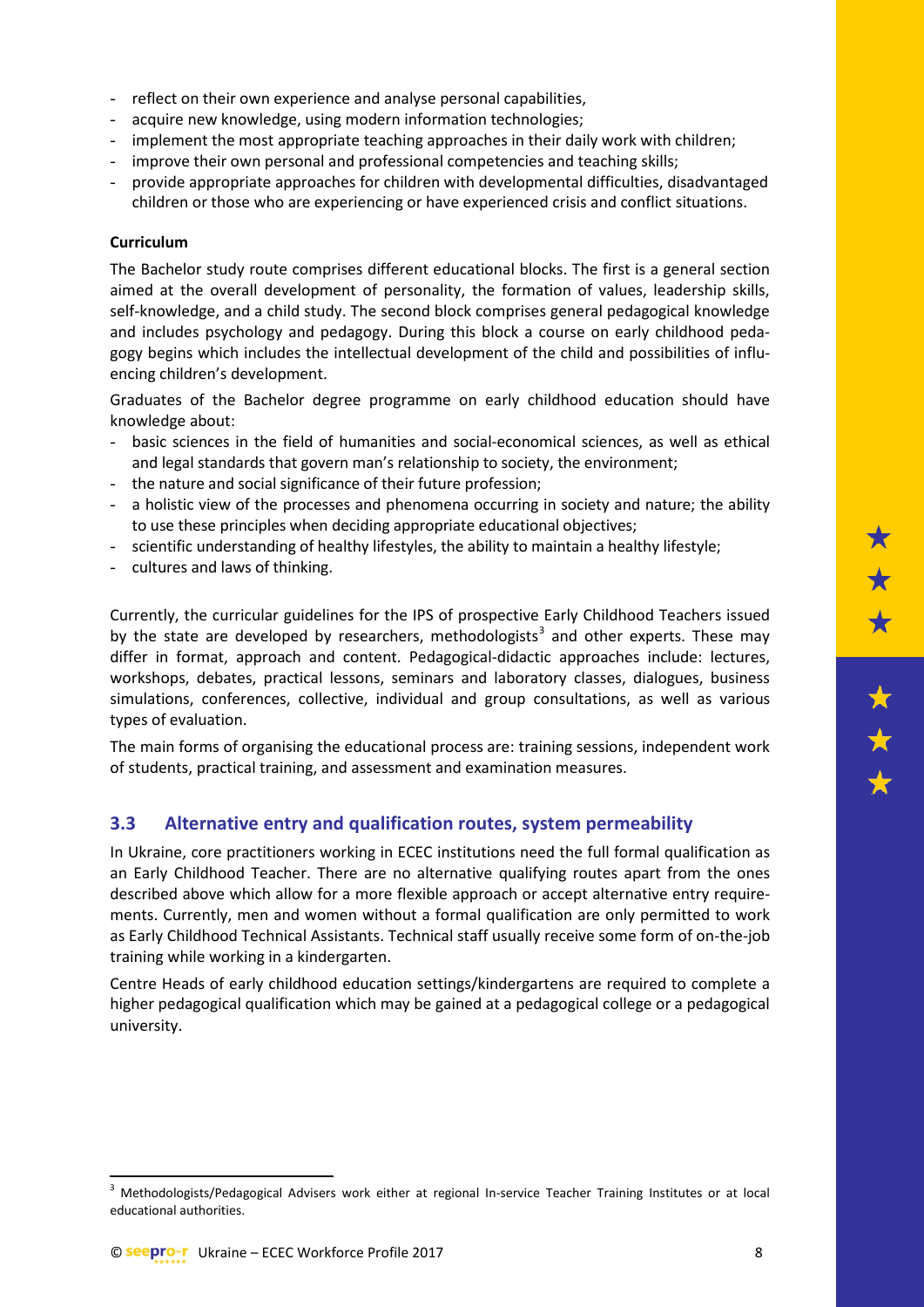## <span id="page-8-0"></span>**4. Workplace-based learning in the IPS of core practitioners**

The form, duration and organisation of workplace-based learning in the IPS of ECEC core practitioners are defined in the curricular framework provided by the Ministry of Education of Ukraine (1993). Depending on the particular course of studies (Bachelor, Specialist, Master), students` workplace-based learning may focus on educational, technological, developmental, pedagogical, economic or research aspects of ECEC.

According to the curriculum, the fourth year of the study course comprises a year-long practical placement for all those studying to become an Early Childhood Teacher. First year students have summer field practice lasting one week. Students of the second and third years have workplace-based learning for three to four weeks. For this purpose, colleges and universities sign agreements with ECEC settings of all types of service providers. The educational and supervisory (methodical) management and implementation of the programme is ensured by an appropriate department or subject committee of the collaborating higher education institution. During workplace-based learning students perform tasks in different areas of ECEC.

There are different forms of students' self-assessment and external assessment which are used to evaluate the workplace-based learning: questionnaires, students' presentations of their work-placed based learning experiences at a final conference, and teachers' observations. External assessment is based on certain predetermined criteria. Currently, the assessment of students` work-placed based learning is not formalised.

During workplace-based learning students are expected to develop competencies and knowledge in following areas:

| Underpinning       | Knowledge of different values<br>٠                                                                                                |
|--------------------|-----------------------------------------------------------------------------------------------------------------------------------|
| values             | general cultural education, wide range of interests                                                                               |
|                    | understanding the nature and social significance of pedagogical professions                                                       |
|                    | understanding the benefits of a healthy lifestyle and adopting them as their<br>own values                                        |
| Communication      | interpersonal communication, emotional stability and tolerance<br>$\bullet$                                                       |
|                    | working in a team<br>٠                                                                                                            |
| <b>Information</b> | searching for and processing information from different sources to consider a<br>$\bullet$<br>specific issue                      |
| Research           | performing scientific research tasks based on analytical and synthetic<br>$\bullet$<br>approaches, scholarship, critical thinking |
|                    | implementation of research results in the daily activities of the ECEC centre                                                     |
| Self-education     | reflecting on one's own practice, self-organisation/management<br>$\bullet$                                                       |
| Organisation       | ability to plan, organise, coordinate, monitor and evaluate activities<br>$\bullet$                                               |
|                    | $\bullet$                                                                                                                         |
|                    | capacity for cognitive flexibility, situational (immediate) problem-solving                                                       |
|                    | taking into account changed conditions and circumstances in order to reach a<br>decision                                          |
|                    | ability to overcome stereotypical thinking                                                                                        |
| Psycho-pedagogy    | basic knowledge of pedagogy and psychology and the ability to implement<br>$\bullet$                                              |
|                    | them                                                                                                                              |
|                    | laws of personal development in different age stages<br>٠                                                                         |
| Methodology        | applying basic philosophical, psychological, pedagogical and methodological<br>$\bullet$<br>knowledge and skills                  |
| Inclusive educa-   | ability to demonstrate understanding of inclusive values<br>$\bullet$                                                             |
| tion               | knowledge and understanding of the basic concepts and theories of inclusive                                                       |
|                    | education                                                                                                                         |

*Table 4* **Ukraine: Competencies and knowledge in workplace-based learning**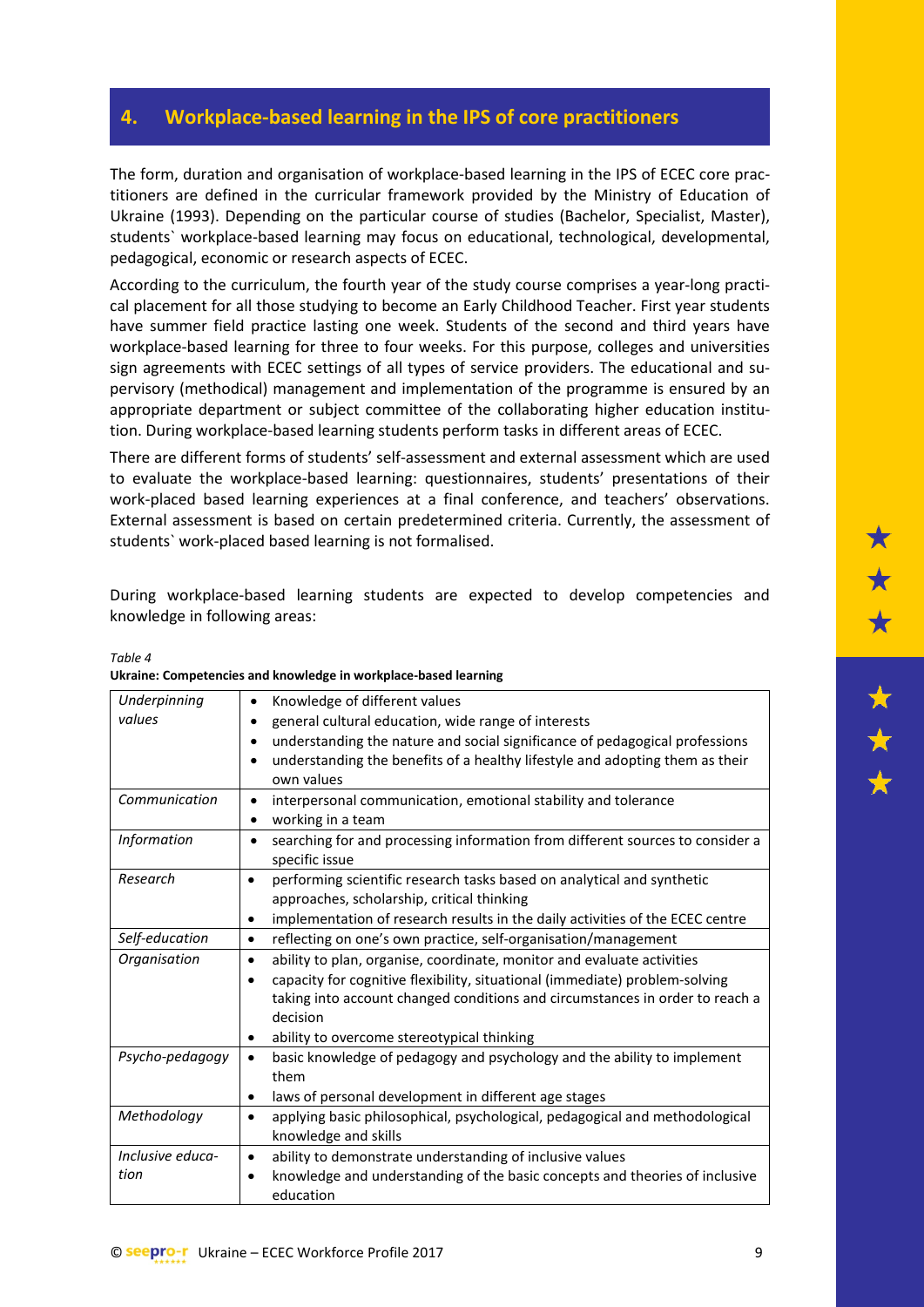#### **Mentoring support**

There are two types of mentorship in early childhood education settings/kindergartens: (1) for newly-qualified teachers and (2) for all team members through a Pedagogical Mentor/ Teacher Methodologist (see *Section 8.3*). These tasks are included in the annual plan of the ECEC centre. Specific mentoring arrangements for students, who spend their practical placement in a kindergarten, are provided by the head of the host setting.

#### <span id="page-9-0"></span>**5. Continuing professional development (CPD)**

**Continuing professional development is regulated** by the Regulation on the Certification of Teaching Staff **(**Ministry of Education and Science of Ukraine 2010). In August 2001, the Ministry confirmed that all teachers are required to attend compulsory courses at specialised departments of teacher training institutions, institutes, and universities, or at advanced training and retraining institutes and at In-Service Teacher Training (INSETT) institutions at least once every five years. There is no clearly defined annual allocation of time that should be devoted to professional development. Considering the rapid pace of change nowadays, the time span of once every five years is no longer appropriate. Therefore, in the period between courses of professional development, regional meetings are arranged, usually every four months. These are included in the municipal (district/city) annual plan.

Paragraph 1.7 of the Regulation on the Certification of Teaching Staff (Ministry of Education and Science of Ukraine 2010) stipulates that teachers should be assessed and certificated once every five years or, if a teacher wishes to achieve a higher status more quickly, she/he can apply to be assessed out of turn, but not earlier than one year after the previous assessment This procedure is called *re-certification.*

In order for a teacher to receive a **promotion** she/he should attend an In-Service Teacher Training Institution course and, following the course, give demonstration lessons before a committee of fellow teachers, school administrators and a representative from the local education authority. The committee takes into account all aspects of the teacher's professional activity, the certificate of attendance from the In-Service Teacher Training Institution course and the lessons observed. The committee then decides whether the candidate's work corresponds to the level of the category applied for and whether to grant the promotion.

In-Service Teacher Training education serves to raise the qualification and training and increase the specialisation of pedagogical staff. It is carried out by a variety of educational programmes and projects on issues of pedagogical skills, innovative technologies and interactive forms and methods of training, information technology, advances in the theory and practice of psychology, pedagogics, teaching methods. Courses may be also held through distance learning and the effective use of information and communications technology (Ministry of Education of Ukraine 1993).

*Main objectives regarding formal CPD courses for all levels of the teaching profession:*

- developing standards of postgraduate education oriented towards the modernisation of the professional development and training of teachers and school leaders;
- implementing modern technology in the professional development and training of educational, scientific and pedagogical staff in the educational system according to the requirements of innovative development in education;
- ensuring the proactive nature of the training of educational, scientific and pedagogical staff meeting the needs of education reform and the challenges of modern social development (Decree of the President of Ukraine 2013).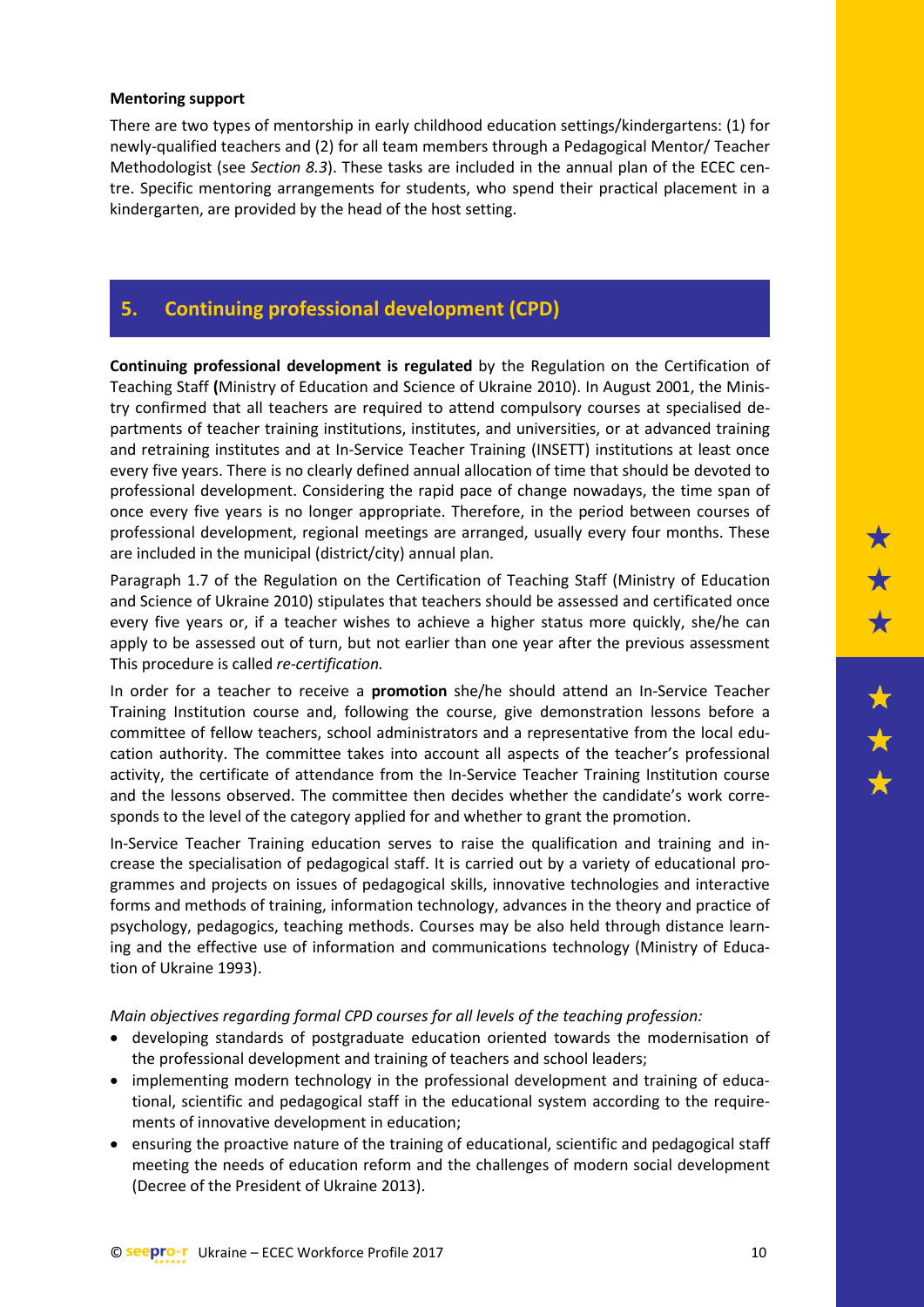Teachers' professional development is **financed** through regional and municipal budgets. These local administrative bodies decide how many teachers from their areas should attend CPD courses in any one year. Local authorities pay the In-Service Teacher Training institution a lump sum per trainee. They also cover expenses if the trainee has to live away from home. If the local budget cannot afford to pay for training, they do not send teachers to an INSETT. In rare cases, where budgets are low, local administrations pay for training fees only and the trainees have to bear the remaining costs. The cost of attending seminars, workshops, conferences and other forms of professional development outside the state requirements has to be covered individually.

In all Ukrainian educational institutions, including kindergartens, CPD is considered an integral part of their professional work. However, CPD activities **do not take place during working hours** but after closing hours or during school holidays. Each teacher is expected to present a professional development plan focusing on a specific problem he/she would like to study. The local educational authorities evaluate the professional development plans of each institution, since these may influence their decisions about accreditation of the kindergarten or school.

Teachers appreciate the on-site activities provided by the INSETT staff in their kindergartens. This **kindergarten-based training** is very popular especially with teachers living in rural areas; it means they can benefit from the INSETT programme without having to leave their families. Moreover, the low cost of kindergarten-based in-service training is attractive for educational authorities and its development is encouraged. Also, in this model, kindergarten teams can ask the institute to design a programme which corresponds to a specific problem or to the latest local or governmental policy initiatives. Consequently, the training takes into account the teachers' interests and thus contributes towards improving the quality of professional development.

There are no problems regarding **participation** in professional development courses, since in most cases access depends entirely on the person's own wish. CPD activities are acknowledged in terms of **career advancement**. The INSETT institutes also train candidates for a certain job category and award them the relevant certificate. However, the institutes do not decide on promotion in the profession.

INSETT institutes regularly offer a range of modular courses designed together with experienced teachers. The main objective is to share their ideas and the outcomes with the teachers interested in the problem. Trainees thus have the possibility of choosing the modules which interest them most. The INSETT institute staff are encouraged to evaluate these modules and present the results in professional journals (or as part of a doctoral thesis). When experienced teachers design such modules, they are assessed and may be awarded a promotion. Short teacher training modules are called "thematic courses". INSETT institutes provide training courses of varying length and are free to determine the number of hours spent on each topic, provided all relevant subjects are covered.

There are also CPD formats specifically designed by INSETT for Early Childhood Teachers which can take place **on-site in the ECEC institution**. Sometimes courses are also organised for ECEC Technical Assistants.

In February-March of each year, the regional INSETT institute conducts a questionnaire among ECEC staff regarding **possible themes**. In May-June these themes are approved and as from September they are included in the INSETT programme. Currently, one of the prioritised topics is the role of the ECEC Teacher Assistant in kindergartens.

#### **Requirements for Kindergarten Principals**

The Law of Ukraine "On Preschool Education" (Ministry of Education of Ukraine 2001) sets out the requirements for the position of Kindergarten Principal/Head: The Centre Head has to be a citizen of Ukraine, have a qualification from a higher education institution not lower than the Specialist level, at least three years of relevant teaching experience, possess organisational skills, and have a stable physical and mental state which does not impede the performance of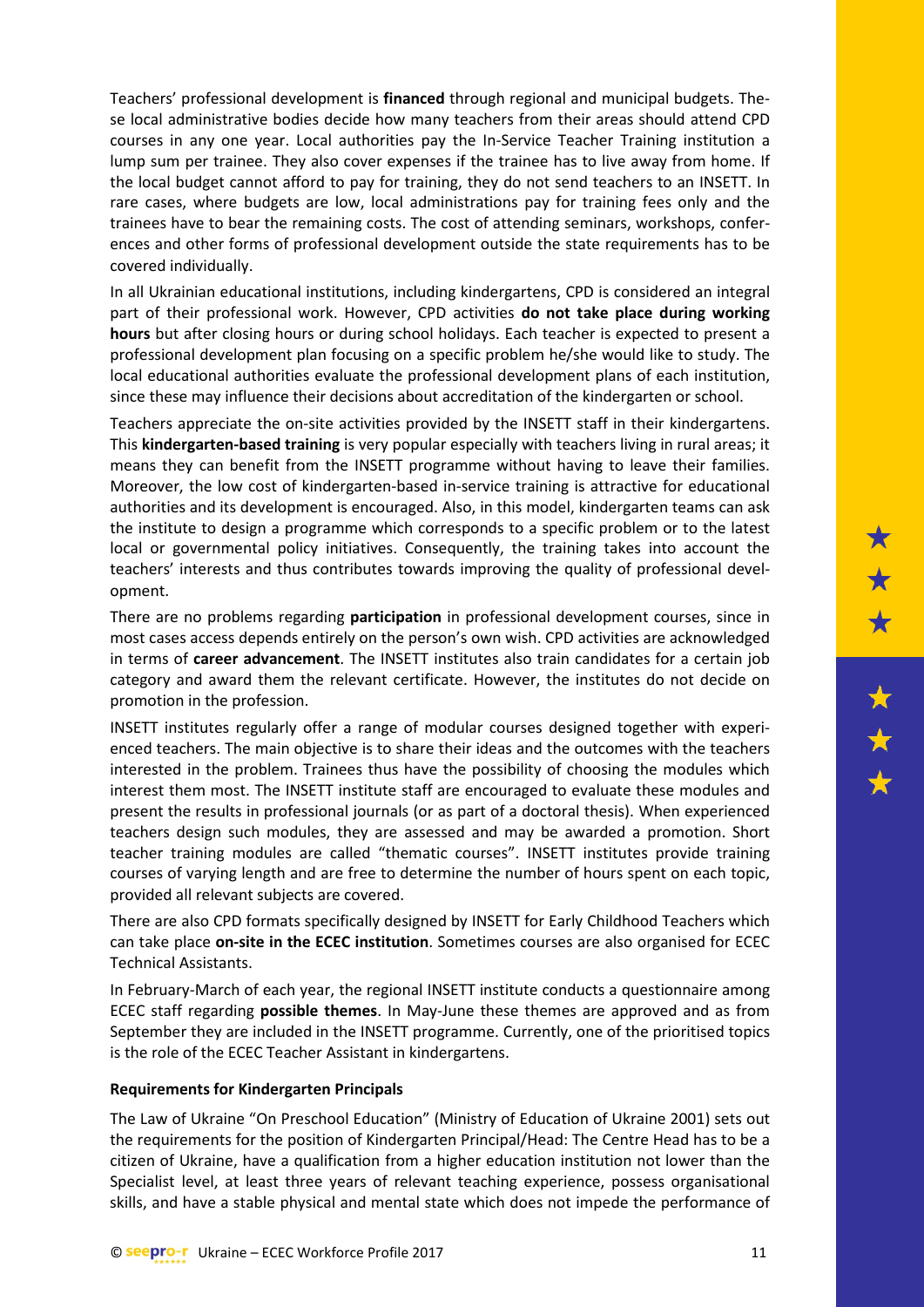professional duties. Successful candidates can be assigned as a head of kindergarten regardless of the type and provider of the institution. In most cases an experienced Pedagogical Mentor/Teacher Methodologist becomes a Centre Head.

However, the Law does not provide for specific qualification requirements for different kinds of teaching position (a decree, which had approved this, was repealed), only for job descriptions for each position. This means that every kindergarten has an annual work plan which provides for different positions and work tasks for teachers based on their experience, qualifications, etc. (consultations, seminars, round tables, workshops, etc.).

#### **Three current reforms/trends/debates regarding the continuing professional development of staff in ECEC provision**

Since independence in 1991, the Ministry of Education has paid a lot of attention to reforming the system of teacher education/training to accommodate the needs of a society marked by social, economic and cultural changes. In particular, in 2011 the State programme "Teacher" was developed (Ministry of Education and Science of Ukraine 2011b). It envisaged coordinated efforts to improve the quality of teacher training in Ukraine. The programme is currently being implemented.

Other reforms are related to the development of the new Law of Ukraine "On Education" issued by the Ministry of Education and Science of Ukraine in 2017, which will probably come into force in September 2017 (Ministry of Education and Science of Ukraine 2017). One of the main reforms foreseen by this Law is the *de-centralisation of the system of in-service training*. Until now, teachers (both from kindergartens and schools) were encouraged to improve their professional knowledge only through courses at the regional INSETT institutes, which were free of charge for them. The frequency of such in-service training was once every five years. According to the new Law, teachers should now attend a CPD course once a year, though currently there are no specifications in terms of days. 50% of CPD time should be based in regional INSETT institutes, and teachers should have free choice over the other half of the required CPD and costs may be covered through a voucher system which is still to be implemented. Although these changes are more articulated for school teachers because of the focus of the reforms, since the mentioned Law is the basic one, these changes will also be relevant for ECEC Teachers.

The new Law of Ukraine "On Education" envisages extending the introduction of the structural reforms to the ECEC system, e.g. by introducing new educational standards, which are currently under public debate.

## <span id="page-11-0"></span>**6. Recent policy reforms and initiatives relating to ECEC staffing**

The main changes relating to ECEC staffing were caused by adopting the changes to the Law "On Preschool Education", which introduced the concept of "inclusive education" as well as the position of Early Childhood Teacher Assistant in 2015.

This position is included in the list of pedagogical and scientific-pedagogical staff as approved by the resolution of the Cabinet of Ministers of Ukraine (July 29, 2015, No. 531) and follows the staff norms of kindergartens (Ministry of Education and Science 20.05.2016, No. 544).

If there is at least one inclusive group in a kindergarten, an Early Childhood Teacher Assistant can be employed.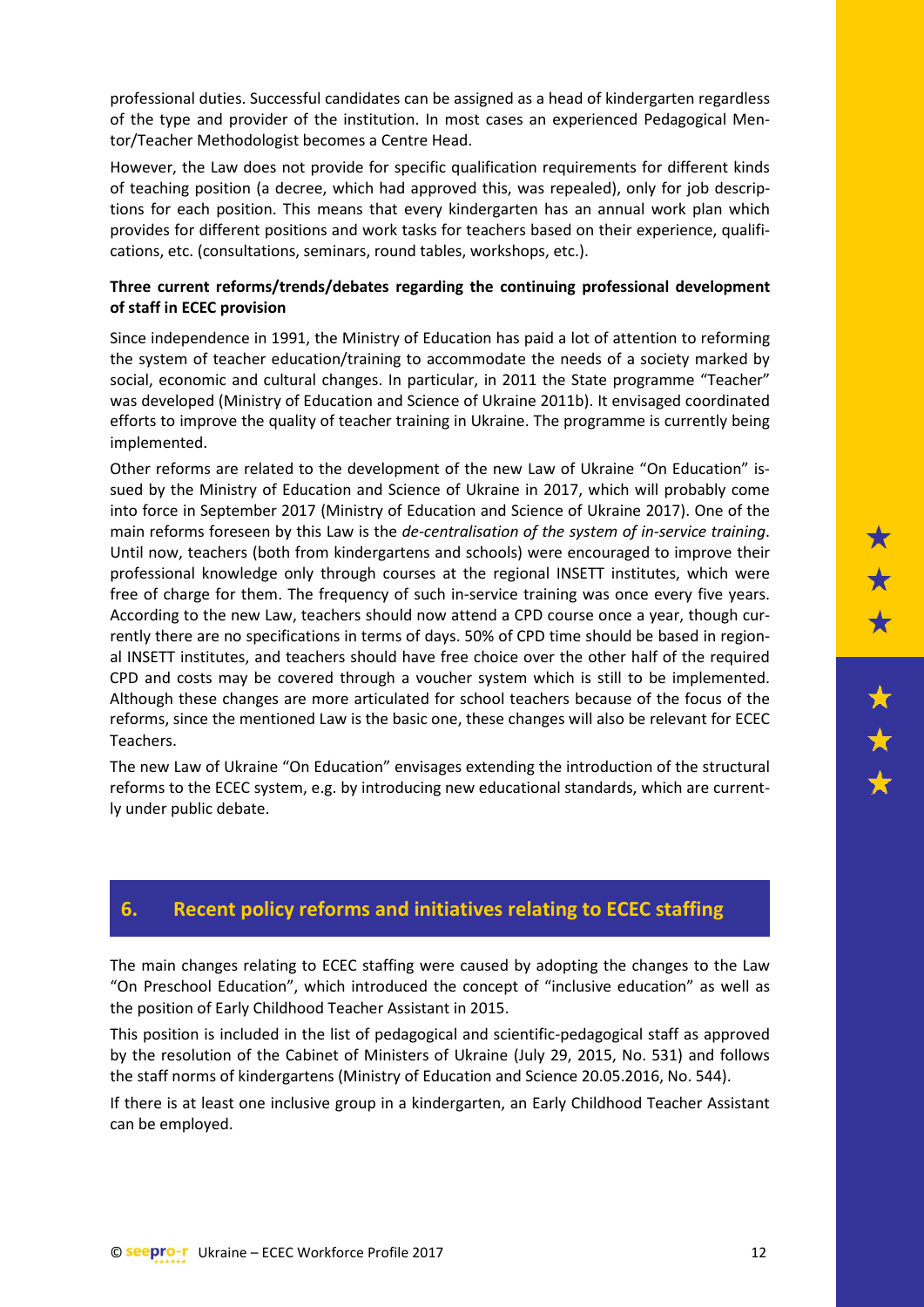## <span id="page-12-0"></span>**7. Recent country-specific research relating to ECEC professionalisation and staffing issues**

In 2013, a comprehensive research study of the system of ECEC in Ukraine was conducted with funding support from the International Renaissance Foundation (Kyiv).

#### **Comprehensive study of the early childhood education system in Ukraine**

*Source:* International Renaissance Foundation 2013 (see *References*).

*Background*: The study was conducted by the Ukrainian charitable institution "Public Social Council" from 2012 to 2013 with the support of the International Renaissance Foundation.

*Aims*: The study investigated the system of early childhood education in terms of governance, funding, quality assurance, implementation of curricula and parents' engagement. Furthermore, staff provision, methodological support and research activities were analysed.

*Procedure*: Qualitative methods (expert interviews and focus group discussions) and document analysis were used. The study took place in Kyiv and Donetsk as well as in the Autonomous Region of Crimea; 129 persons participated and included:

- staff of the Ministry of Education of Ukraine and Ministry of Education of the Republic of Crimea;
- experts of the National Academy of Pedagogical Sciences of Ukraine;
- heads of the departments at higher education institutions;
- representatives of local educational authorities:
- Centre Heads and Early Childhood Teachers of state and private provision;
- parents of children who attended ECEC provision.

#### *Findings:*

- Existing legislation on early childhood education does not meet current requirements and needs to be updated and revised.
- The current state funding system is not effective, caused partly by the lack of autonomy that preschools have in terms of entrepreneurship, both in their use of state funding and in seeking alternative financial resources.
- Preschools are neither funded according to their effectiveness, nor according to local needs and priorities.
- The process of budgeting is not transparent neither for Centre Heads nor for local communities.
- The systems of state/community governance are in need of reform.
- Low salaries are a key reason for the low societal status of the early childhood teaching profession.
- The quality of IPS for prospective Early Childhood teachers is in need of improvement. Approaches are mainly instructional and didactic instead of focusing on the child, and teaching methods often date back to Soviet times.
- The large group size in the ECEC institutions makes it difficult to implement the required pedagogical standards and a child-centred approach to teaching and learning.
- More research is needed to provide evidence for reform and development.

#### **Early Childhood Workforce Initiative - International Step by Step Association (ISSA) and R4D (Washington, DC)**

*Source:* [R4D] Results for Development Institute 2017. Early Childhood Workforce Initiative of International Step by Step Association (ISSA) and R4D (Washington, DC). See *References. Background and Aims:* An ongoing study on the Early Childhood Workforce is being conducted

by the Results for Development Institute (R4D, Washington, DC) in partnership with the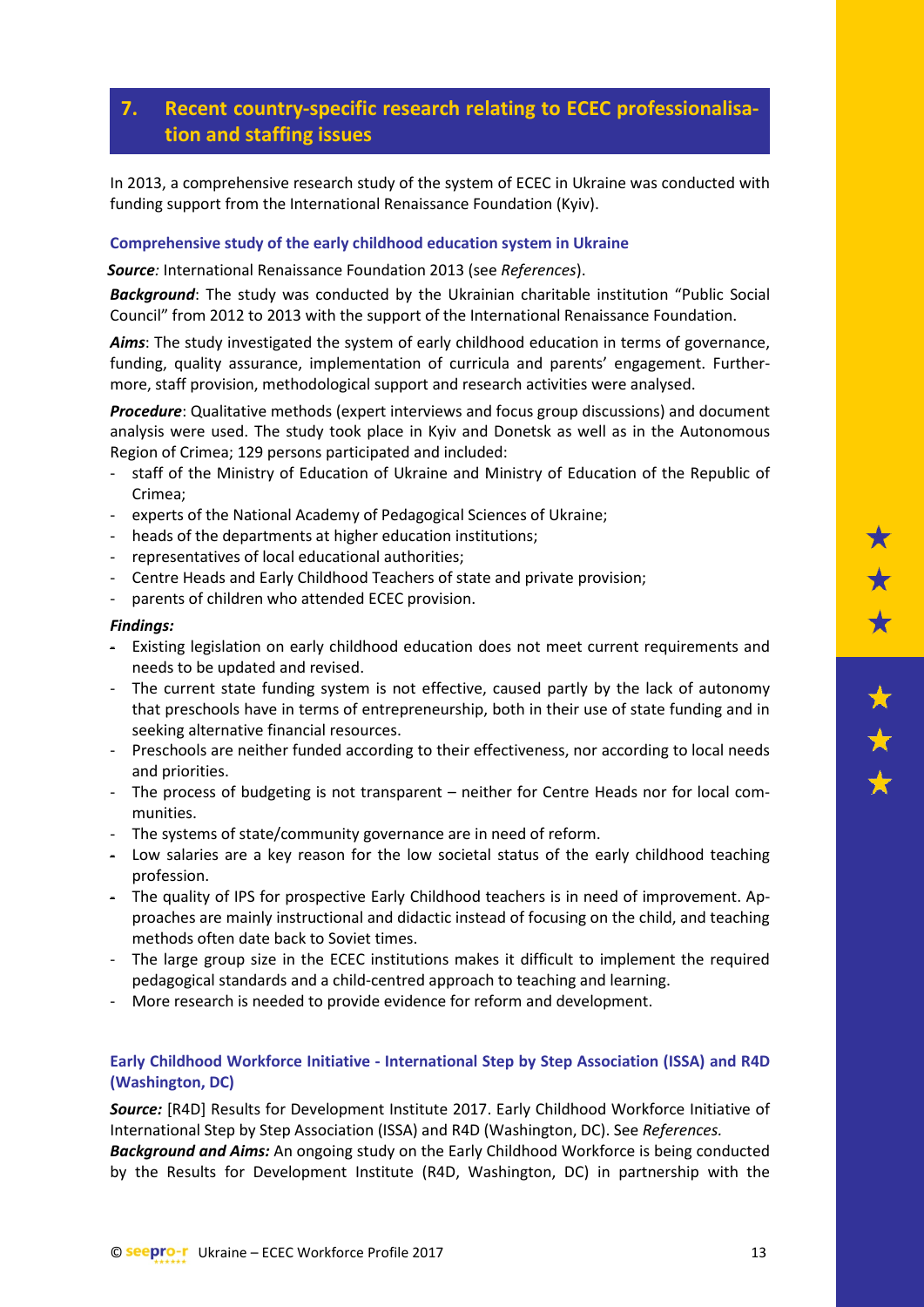Ukrainian Step by Step Foundation and the Institute for Educational Policy (Kyiv), with funding support from Open Society Foundations.

R4D and ISSA recently launched the Early Childhood Workforce Initiative (ECWI), which aims to mobilise countries and international partners to support and empower those working with families and children under age 8, as well as those who supervise and mentor practitioners. The ECWI has three components:

- **Online portal:** A web platform that presents global, regional, and local workforce initiatives, disseminates relevant research and training packages, and creates a space for online joint learning activities, such as webinars.
- **New knowledge:** A series of country studies aim to document country experiences in strengthening and scaling up the early childhood workforce (more details below); thematic analyses across countries on four topics: competences and standards, training and professional development, monitoring and mentoring, and recognition of the profession.
- **Joint learning:** Regular face-to-face and virtual meetings aim to bring together participating countries and international partners to reflect on country studies, share lessons learned, and learn from innovative and promising practices.

*Procedure:* Through a series of country studies (e.g. in Peru, Ukraine), R4D is gathering and analysing information to formulate policy recommendations for strengthening and scaling up a quality early childhood workforce within specific contexts. For the country study in Ukraine, the research team carried out data collection between January and April 2017, which is being finalised at the time of writing. The study is using a mixed-methods approach, including:

- − a review of the policy contexts and mapping of the Early Childhood Development system through desk review and validation through national actors;
- − in-depth research on Early Childhood Teachers and Teacher Assistants, analysing their qualifications, training and professional development, working conditions, etc.;
- − an estimation of the costs (recruitment, training, remuneration, ongoing support, etc.) of improving and scaling up this cadre of workers to meet expansion targets;
- − an analysis of the major bottlenecks and opportunities for achieving quality and scale of this workforce through key informant interviews and focus group discussions;
- − formulation of policy recommendations to support improvements in scale and quality.

*Findings:* Findings are expected to be published in Autumn 2017.

#### <span id="page-13-0"></span>**8. General workforce issues**

#### <span id="page-13-1"></span>**8.1 Remuneration**

In accordance with the Law on Education, the Accreditation Regulations (Ministry of Education and Science of Ukraine 2010) state that a teacher is subject to assessment and certification once every five years, the results of which determine the teacher category level and thus directly affect the teacher's salary.

As from January 1, 2017, official salary tariffs were changed (Resolution No 1037, Cabinet of Ministers 2016b). As a result, new salaries are based on the 1st tariff category established regarding the subsistence minimum for able-bodied persons on 1 January 2017 which is 1,600 UAH (54.57€) per month.

A salary rise for teachers has also been approved (Resolution No 974, Cabinet of Ministers 2016a). As the result, the wage level of Early Childhood Teachers has been increased by two positions on the tariff scale, which comes into effect in September 2017. In some regions the salaries have already been increased (Resolution No 373, Cabinet of Ministers 2011b).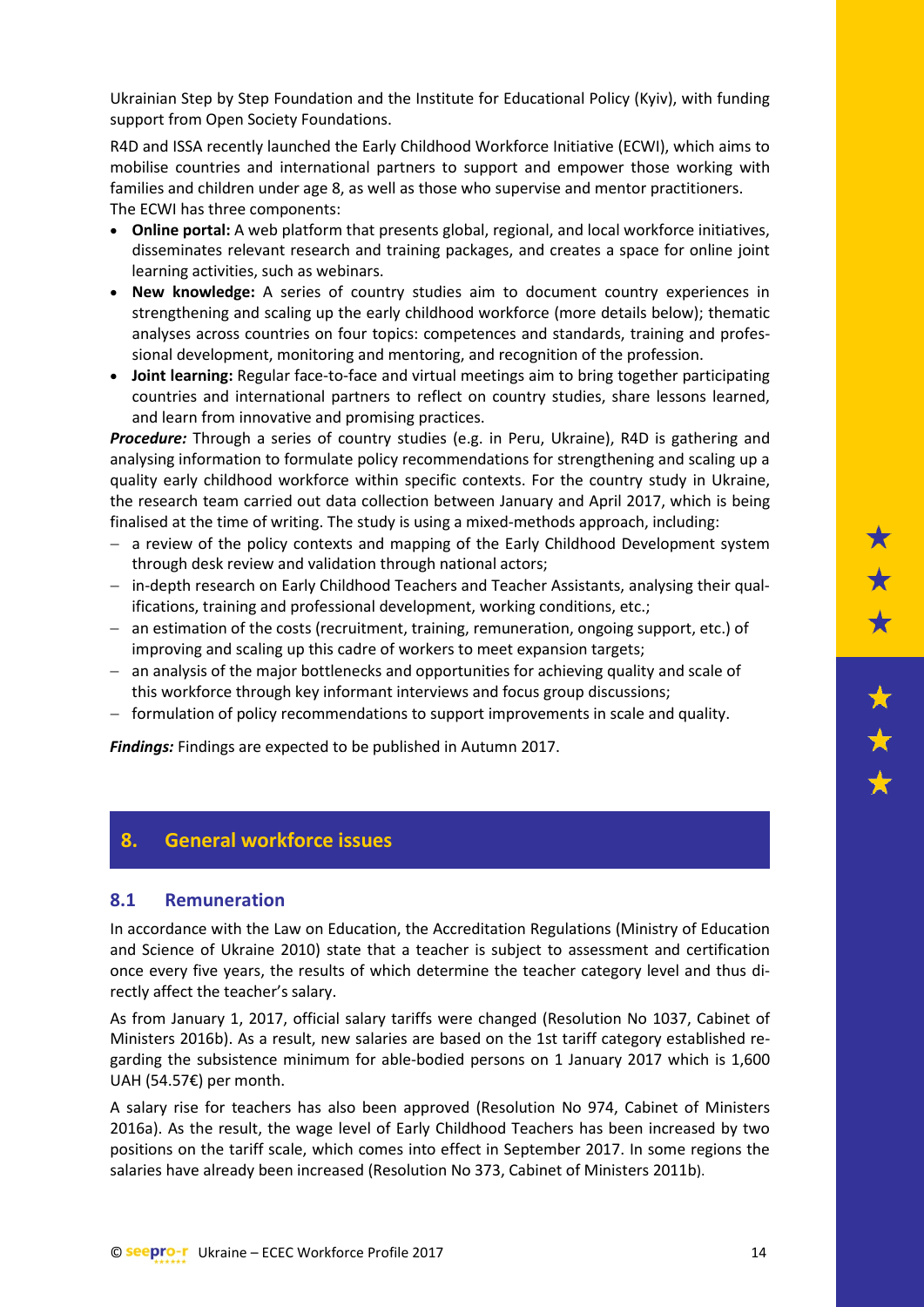Premiums up to a maximum of 20% of the salary were given to teaching staff in ECEC institutions, after-school facilities, secondary, vocational schools, universities of I-II levels of accreditation, schools (Resolution No 78, Cabinet of Ministers 2001).

Pedagogical and scientific-pedagogical employees of schools and educational institutions receive a monthly retirement premium corresponding to a certain percentage of their salary, depending on the length of educational work: over 3 years – 10%; over 10 years – 20%; over 20 years – 30% (Order No 557, Ministry of Education and Science of Ukraine 2005).

Additional premiums may be paid to employees:

- a) up to 50% of the salary
	- for high achievements in work;
	- for performing particularly important work (for the period of its implementation);
	- for the complexity and intensity of work;
- b) for Honours of Ukraine: 'public'  $-40\%$  $-40\%$  $-40\%$ , 'honoured'  $-20\%$  of the salary<sup>4</sup>;
- c) for the sports titles 'Honoured coach', 'Honoured Master of Sports' 20%; 'International Master of Sports' – 15%; 'Master of Sports'- 10% of the salary. Premiums for sports and honorary titles are awarded to workers if they match the above profiles. If two or more titles have been awarded, allowances are paid for the highest rank. Eligibility/suitability for honorary titles or sporting profiles is decided by school leaders, educational institutions and research institutions;
- d) for the knowledge and use of a foreign language: one European 10%; one eastern, Finno-Ugric or African – 15%; two or more languages – 25% of the salary. Premiums are not paid to employees, who are professionally required to know foreign languages and can prove that with necessary documents.

Further bonuses for employees include:

a) up to 50% of the salary

**.** 

- for substituting for absent employees;
- for combining positions;
- for the expansion of the service area or increasing the amount of work performed.

These types of payments are not paid to heads of educational institutions, and research institutions and their deputies;

- b) up to 40% of the hourly wage rate for night work from 10 pm to 6 am;
- c) for academic ranks, provided the employees match the profile of the existing academic status. If there are two or more titles, bonuses are paid for the highest rank: Professor – up to a maximum of 33% of the salary; associate professor, senior researcher – up to 25%.
- d) for academic degrees, paid to employees if their activities match the profile of existing scientific degrees. If there are two or more titles, premiums are paid for the highest academic degree: PhD – up to a maximum of 25% of the salary; Candidate of Sciences – up to a maximum of 15%.

Early Childhood and School Teachers' wage rates are identical. While School Teachers are also paid for checking copybooks, classrooms, EC Teachers are not.

Rates without additional payments, bonuses are estimated as follows: for a newly-qualified teacher (tariff level 9) - 2,768 UAH (approx. 94.97€); higher teacher qualification category (tariff level 12) – 3,392 UAH (approx. 115.70 $\varepsilon$ ); with allowances, bonuses, etc., the salary may reach 4,500 UAH (approx. 153.50€).

<span id="page-14-0"></span><sup>&</sup>lt;sup>4</sup> In accordance with the Regulations on Honorary Titles of Ukraine, the honorary title 'Honoured Teacher of Ukraine' is awarded to teachers and other pedagogical staff of educational institutions of the general secondary education system for achieving significant success in teaching and educating children and students. Persons awarded this title should have a higher or vocational education. The honorary title 'Public Teacher of Ukraine' is the highest level of the 'Honoured Teacher of Ukraine' and is usually not granted earlier than ten years after the previous conferment of an honorary title. The awarding of honorary titles is set out in a decree of the President of Ukraine. Honorary titles can be awarded to citizens of Ukraine, foreigners and stateless persons.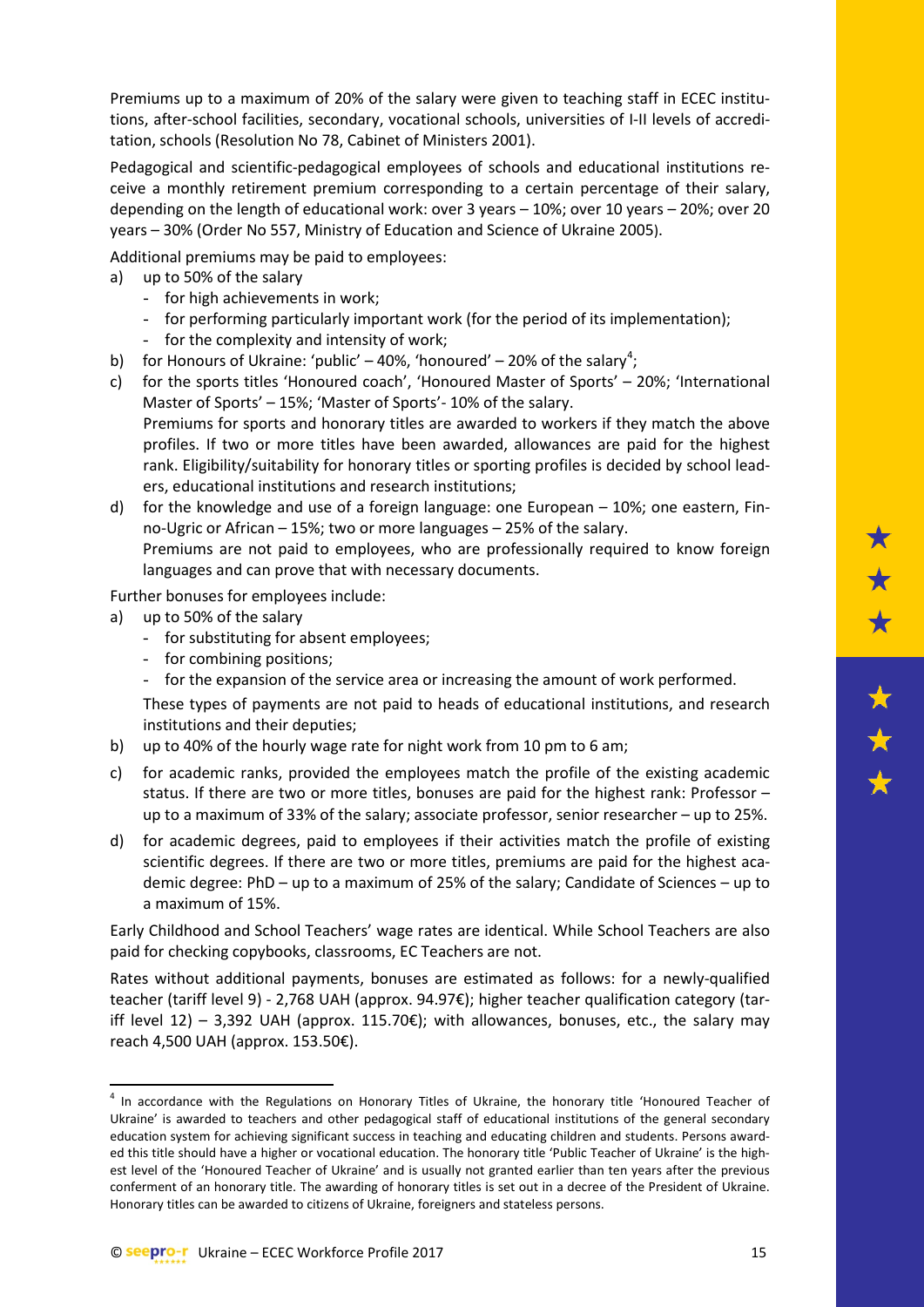#### <span id="page-15-0"></span>**8.2 Full-time and part-time employment**

An Early Childhood Teacher usually works 30 hours per week with the children (whereas a School Teacher's workload is 23 hours per week). There is no information available about fulltime and part-time employment.

#### <span id="page-15-1"></span>**8.3 Staff support measures in the workplace**

There are two types of mentorship in early childhood education institutions/kindergartens:

- (1) Newly-qualified ECEC teachers are supported during their first year of work by a mentor who is a qualified ECEC Teacher Methodologist. Support includes planning lessons, answering their questions, observing their practice and providing feedback.
- (2) A Pedagogical Adviser (Teacher Methodologist) supports all in-service teachers, e.g. by helping them to prepare lessons or to cope with developmental issues in certain children. The Pedagogical Advisers review literature and pass on knowledge about innovative approaches. They also make observations in the groups and provide feedback – this is one of the most important aspects of a mentor's work.

There is no additional payment provided for taking on the task of mentor.

#### <span id="page-15-2"></span>**8.4 Non-contact time**

There is no official non-contact time for Early Childhood Teachers in Ukraine. Time spent for work 'without children', i.e. for planning, meetings with parents, participation in professional networks, is not remunerated.

#### <span id="page-15-3"></span>**8.5 Staff shortages and recruitment strategies**

There are no current staff shortages in ECEC institutions in Ukraine. If a certain kindergarten has to be closed down because of a decreasing kindergarten population in the area, staff are offered another place of employment.

#### <span id="page-15-4"></span>**9. Workforce challenges – country expert assessment**

The social status of personnel working in the early childhood system is much lower than that of staff working in primary and secondary schools. There is no correlation between the quality of work and the allocated salary – the quality of work is measured only indirectly (according to the number of years of work, level of education, compulsory attestation). All this leads to a decreasing teachers' motivation.

The low social status of Early Childhood Teachers leads to the following problems:

- Students with a relatively low level of relevant knowledge who wish to get a higher education degree tend to enrol at pedagogical colleges/institutes because it is easier to complete these qualifying courses since the competition is not very high. However, after graduation, it is likely that they will not get a job because of their low grades.
- Moreover, some graduates with good degrees choose not to work in a kindergarten or work there for just a short time. One reason is the very low salaries of Early Childhood Teachers; thus graduates prefer to seek better paid jobs.
- The majority of Early Childhood Teachers are currently over 40 years of age or are already in pre-retirement age (as from about 55 years), which means that when they retire there will be a lack of staff in kindergartens.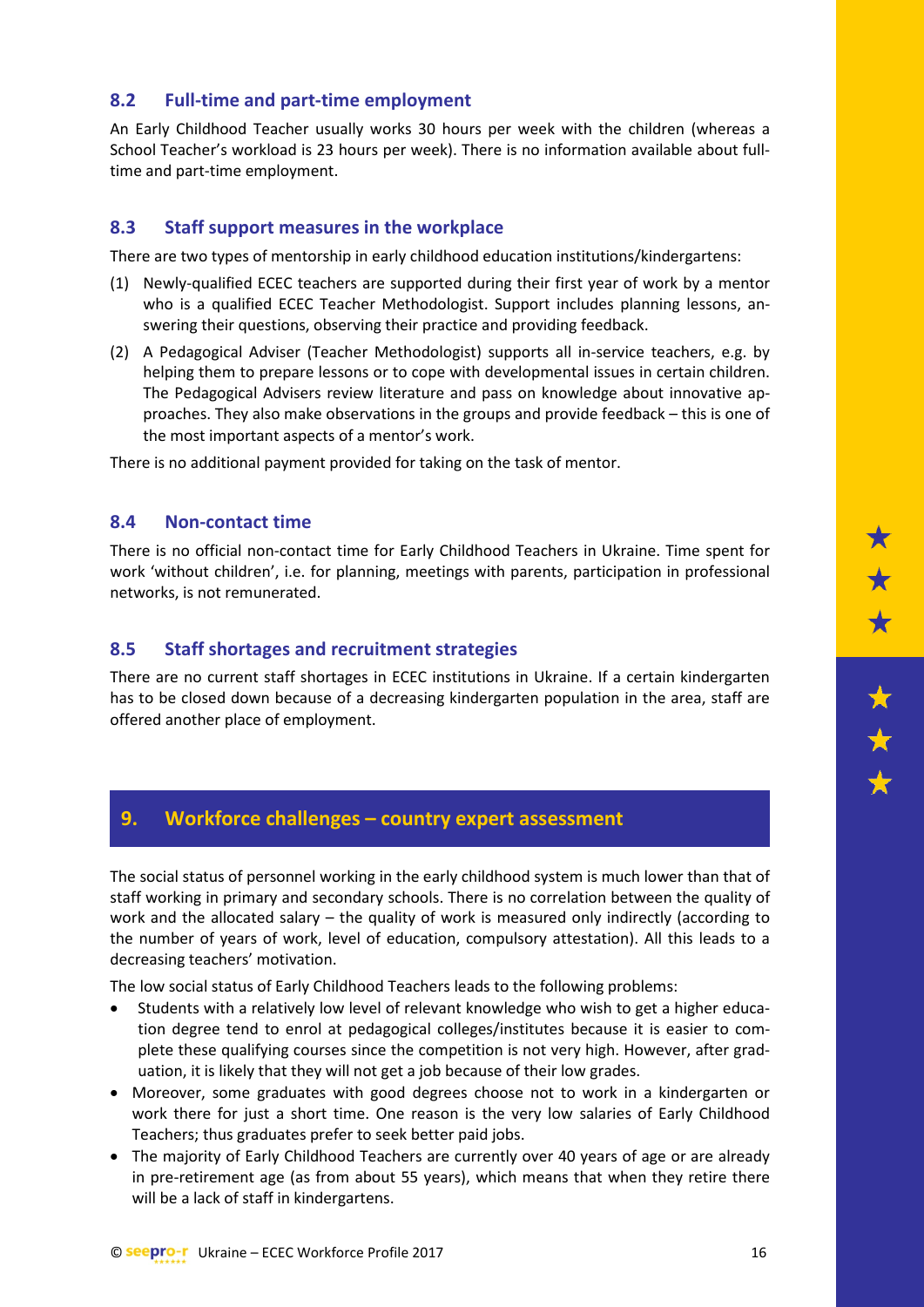The issue of initial professional education/training is also problematic. The majority of graduates who apply for work in ECEC institutions do not meet the expectations of directors and often find it difficult to work with parents. Explanations for this situation could be the following:

- study programmes are too focused on theory;
- dominance of traditional learning methods such as lectures, seminars;
- absence of the practice of applied research;
- lack of pedagogical themes during the practicum.

## <span id="page-16-0"></span>**10. References**

- Cabinet of Ministers of Ukraine. 1996. Resolution No. 992, *On the Procedure for Employment of Graduates of Higher Educational Institutions, which were Taught According to State Orders* (22 August, 1996). [http://zakon2.rada.gov.ua/laws/show/992-96-](http://zakon2.rada.gov.ua/laws/show/992-96-%D0%BF)п
- Cabinet of Ministers of Ukraine. 2001. Resolution No 78 *On the Implementation of Certain Provisions of Article 57 of the Law of Ukraine "On Education", of the First Part of the Article 25 of the Law of Ukraine "On General Secondary Education", of the Second Part of the Article 18 and of the First Part of the Article 22 of the Law of Ukraine "On School Education*. (31 January 31, 2001). [http://zakon5.rada.gov.ua/laws/show/78-2001-](http://zakon5.rada.gov.ua/laws/show/78-2001-%D0%BF)п
- Cabinet of Ministers of Ukraine. 2011a. Decree No 1341 *National Qualifications Framework*. (23.11.2011)[. http://zakon3.rada.gov.ua/laws/show/1341-2011-](http://zakon3.rada.gov.ua/laws/show/1341-2011-%D0%BF)п
- Cabinet of Ministers of Ukraine. 2011b. Resolution No 373 *On Establishing the Premiums to the Teaching Staff of Preschool, After-school Facilities, Secondary, Vocational schools, Universities I-II Levels of Accreditation, Schools and Other Institutions Regardless of their Subordination*. (March 23, 2011). [http://zakon2.rada.gov.ua/laws/show/373-2011-](http://zakon2.rada.gov.ua/laws/show/373-2011-%D0%BF)п
- Cabinet of Ministers of Ukraine. 2015. Resolution No 531 *On Amendments to the Decrees of the Cabinet of Ministers of Ukraine of April 14, 1997 No 346 and of June 14, 2000 No 963* [http://zakon2.rada.gov.ua/laws/show/531-2015-](http://zakon2.rada.gov.ua/laws/show/531-2015-%D0%BF)п
- Cabinet of Ministers of Ukraine. 2016a. Resolution No 974 *On Amendments to Annex 2 of the Cabinet of Ministers of Ukraine of 30 August 2002*, *No 1298. (1*4.12.2016). [http://zakon3.rada.gov.ua/laws/show/974-2016-](http://zakon3.rada.gov.ua/laws/show/974-2016-%D0%BF)п
- Cabinet of Ministers of Ukraine. 2016b. Decree No 1037 *On Salaries of Employees of Institutions and Organisations of Budget Sphere. (*28.12.2016). [http://zakon2.rada.gov.ua/laws/show/1037-2016-](http://zakon2.rada.gov.ua/laws/show/1037-2016-%D0%BF)п
- Cabinet of Ministers of Ukraine. 2016c. Resolution No 526 *On Amendments to Annex 2 to the Resolution of the Cabinet of Ministers of Ukraine of August 30, 2002 No. 1298.* [http://zakon2.rada.gov.ua/laws/show/526-2016-](http://zakon2.rada.gov.ua/laws/show/526-2016-%D0%BF)п
- International Renaissance Foundation. 2013. *Kompleksne doslidzhennya stanu systemy doshkilʹnoyi osvity Ukrayiny* [Comprehensive Study of the State Preschool System of Ukraine] [http://www.irf.ua/files/ukr/programs/edu/edu\\_preschool.pdf](http://www.irf.ua/files/ukr/programs/edu/edu_preschool.pdf)
- Ministry of Education of Ukraine. 2001. *The Law of Ukraine "On Preschool Education"* http://zakon2.rada.gov.ua/laws/show/2628-14
- Ministry of Education of Ukraine. 1993. *Terms and Conditions of Practice of University Students in Ukraine.* (08.04.1993 N 93). <http://zakon3.rada.gov.ua/laws/show/z0035-93>
- Ministry of Education and Science of Ukraine. 2005. *Order No 557 On Streamlining the Terms of Remuneration and Approving the Tariff Disbursement Schemes for Employees of Educational Institutions and Scientific Institutions (26.09.2005).* http://zakon3.rada.gov.ua/laws/show/z1130-05
- Ministry of Education and Science of Ukraine. 2010. *Regulation on the Certification of Teaching Staff*. <http://zakon3.rada.gov.ua/laws/show/z1255-10>
- Ministry of Education and Science of Ukraine. 2011a. *Regulation No 930 On the Certification of Teaching Staff.* (6.10*.*2010). <http://zakon2.rada.gov.ua/laws/show/z1255-10>

Ministry of Education and Science of Ukraine. 2011b. *State Programme "Teacher".* [http://zakon2.rada.gov.ua/laws/show/379-2002-](http://zakon2.rada.gov.ua/laws/show/379-2002-%D0%BF)п